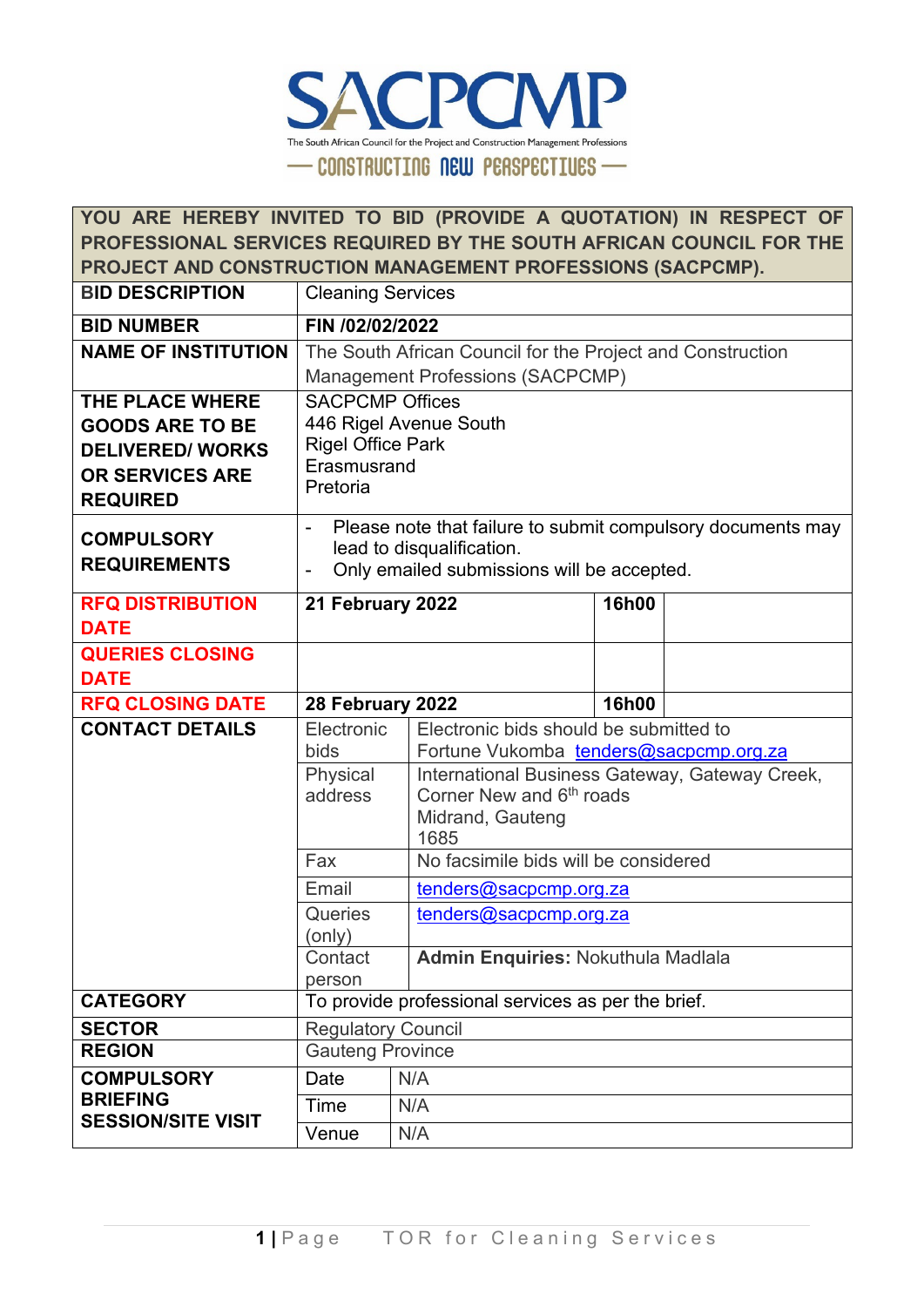#### **1. BACKGROUND**

The South African Council for the Project and Construction Management Professions (SACPCMP) is a juristic person established by section 2 of the Project and Construction Management Professions Act (Act No.48 of 2000) which provides for statutory professional certification, registration and regulation of Project and Construction Management Professions to protect public interest. In line with the construction industry development initiatives, the Council continues to advance and promote the science and management practice of project and construction management thereby contributing towards promotion of the construction and built environment industries.

It further regulates the Project and Construction Management Professions to protect the public by identifying the type and scope of work, registering professionals and maintaining a national register of professionals who adhere to a Code of Conduct.

It also accredits Project and Construction Management programmes at tertiary educational institutions to ensure that graduates are employable within the industry upon completion of their studies and recognises Voluntary Associations who assist in the promotion of the professions under the SACPCMP (South African Council for the Project and Construction Management Professions) umbrella.

### **OPERATIONS**

The SACPCMP operates in the Built Environment alongside the other six Councils being the South African Council for the Architectural profession (SACAP), the Engineering Council of South Africa (ECSA), The South African Council for the Landscape Architectural Profession (SACLAP), The Council for the Quantity Surveying Profession (SACQSP) and the South African Council for the Property Valuers Profession (SACPVP). The National Minister of Public Works is the Executive Authority of the Council and communicates with the Council through the CBE, which is the overarching body that co-ordinate the activities of all the six Built Environment Councils.

### **2. SCOPE OF WORK**

The SACPCMP requires cleaning services. The specific cleaning services required by the SACPCMP are detailed below, but are not limited to the following:

#### **AREAS OF CLEANING**

The following areas within the SACPCMP office are to be deep cleaned, the floor area is 720m² sqm.

#### **Offices, public and lounge areas**

- Offices
- Storerooms
- Reception area
- Foyers
- Security areas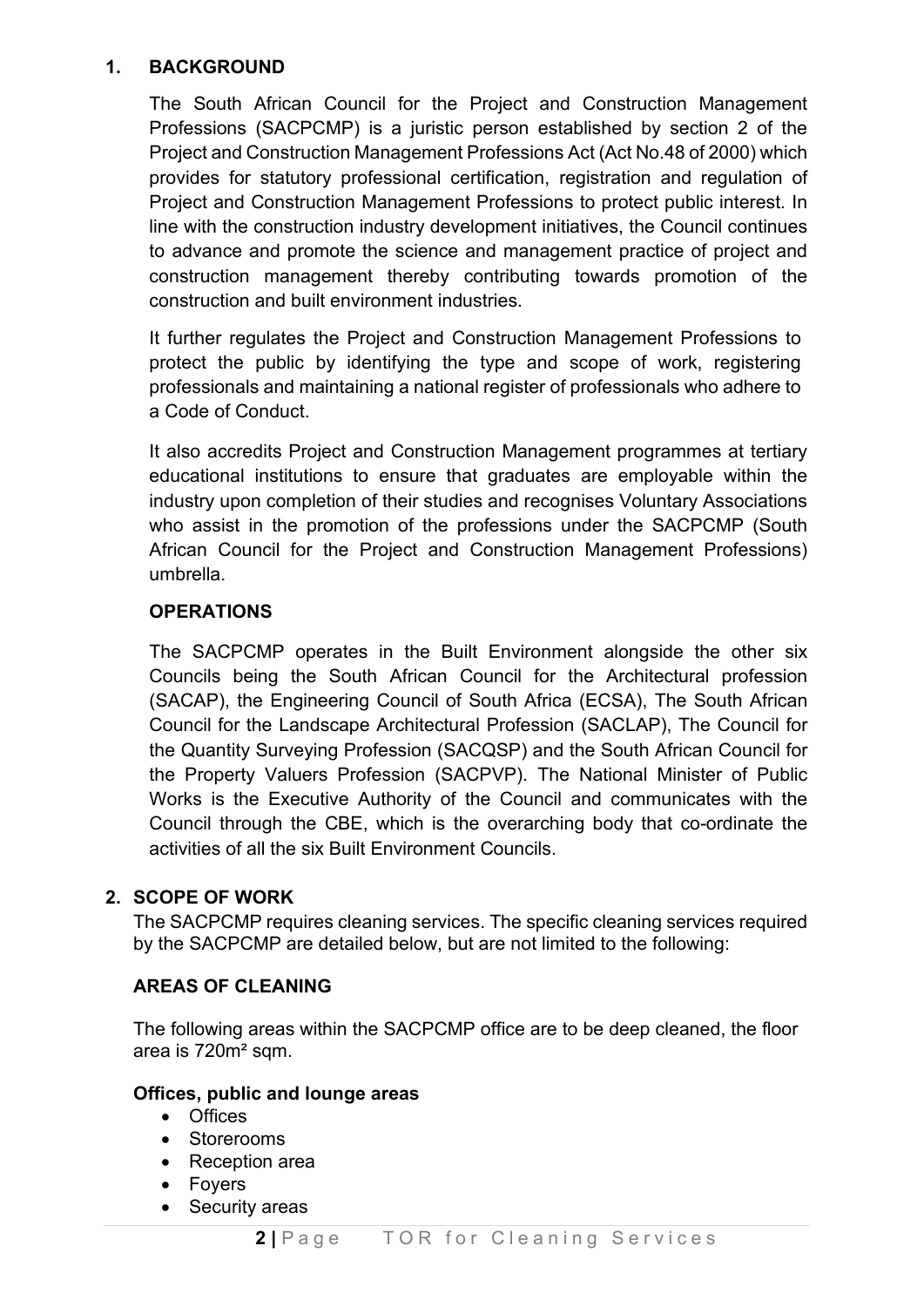- Passages
- Balconies
- Floors
- carpets
- Any glass and/or metal structured areas
- Boardrooms and meeting rooms
- Kitchen
- Cabinetry

| Key areas                                          | <b>Requirements</b>                                                                                                                                                                                                              |
|----------------------------------------------------|----------------------------------------------------------------------------------------------------------------------------------------------------------------------------------------------------------------------------------|
| <b>Windows</b>                                     | Internal and Exterior Window cleaning<br>required for the whole SACPCMP office<br>removing Dust and clean all skirting,<br>windowsills, window ledges and cleaning<br>the glass to remove all stains fingerprint<br>and any dirt |
| <b>Carpet Deep Cleaning</b>                        | Vacuum clean heavy traffic areas, Deep<br>cleaning of carpets and Remove spots<br>on carpets                                                                                                                                     |
| All Assorted chairs and couches<br>Deep - Cleaning | Deep - Cleaning                                                                                                                                                                                                                  |
| <b>Blinds Cleaning</b>                             | Dust blinds                                                                                                                                                                                                                      |
| Light fittings                                     | Dust light fittings                                                                                                                                                                                                              |
| Clean appliances and doors                         | Clean appliances (microwave, fridge,<br>etc.) doors and equipment                                                                                                                                                                |
| Deep Clean mirrors                                 | Deep Clean mirrors, all metal fittings and<br>spot clean walls, doors,                                                                                                                                                           |
| Fumigation (Allergy safe) for all                  | All areas of the building, drawers,                                                                                                                                                                                              |
| crawling insects and rats                          | cabinets, cupboards, desks                                                                                                                                                                                                       |
| Walls                                              | Clean walls where dirty                                                                                                                                                                                                          |
| <b>Others</b>                                      |                                                                                                                                                                                                                                  |

### **3. MANDATORY REQUIREMENTS**

- 3.1.Quotations will be disqualified or excluded under the following conditions:
	- 3.1.1. Submission after the deadline.
	- 3.1.2. Quotations submitted at incorrect location.
	- 3.1.3. Service Providers whose tax matters are not in order at the time when SACPCMP makes an appointment.
	- 3.1.4. Not including a valid original tax clearance certificate as well as BBBEE Original Certificate/ Sworn Affidavits and CSD certificate

### **4. MINIMUM FUNCTIONAL REQUIREMENTS**

The service provider should meet the following minimum requirements:

4.1. Registration and CSD good standing status of form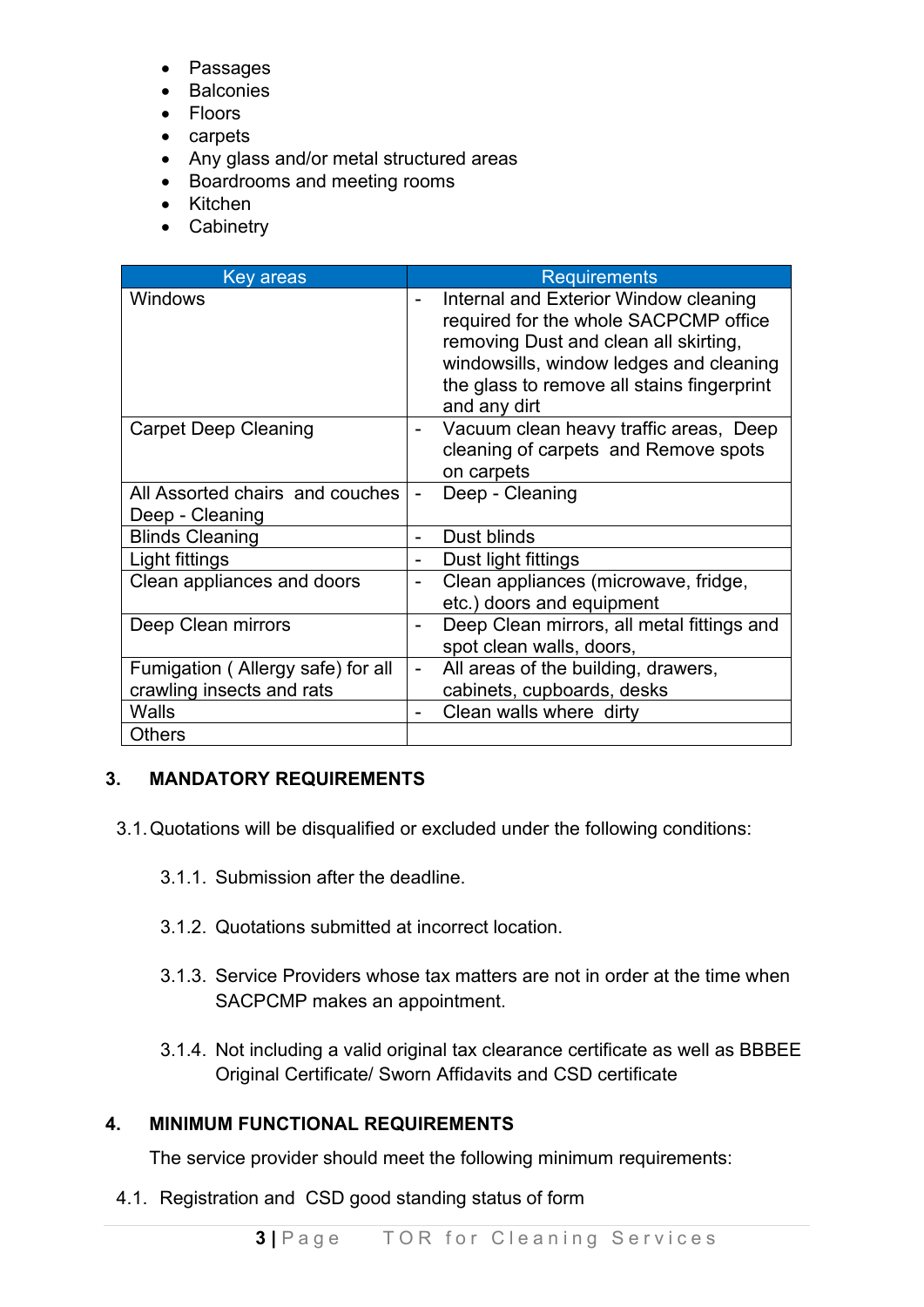- 4.2. At least three recent (not older than 3 years] written and contactable references from clients that you provided for similar human resource consulting services as the ones prescribed.
- 4.3. A brief Profile of the Service Provider

## **5. SPECIAL CONDITIONS**

- 5.1. All enquiries must be made in writing to [tenders@sacpcmp.org.za](mailto:tenders@sacpcmp.org.za) during office hours between 09h00 and 16h30.
- 5.2. SACPCMP reserves the right not to consider any Quotation not fully completed.
- 5.3. By accepting to take part in the Quotation process, you agree to keep in confidence all information imparted to you in relation with the Quotation process, not to disclose it to third parties and not to use it for other purpose than the Quotation.
- 5.4. The Respondent is responsible for all costs incurred in the preparation and submission of the Quotation.
- 5.5. A copy/s of any affiliations, memberships and/or accreditations that support your submission must be included in the Quotation.
- 5.6. Kindly note that SACPCMP is entitled to:
	- 5.6.1. Amend any RFQ conditions, validity period, specifications, or extend the closing date and/or time of RFQ's before the closing date. All Respondents, to whom the RFQ documents have been issued, will be advised in writing of such amendments in good time.
	- 5.6.2. Verify any information contained in a Quotation.
	- 5.6.3. Not appoint any bidder.
	- 5.6.4. Vary, alter, and/or amend the terms of this RFQ, at any time prior to the finalisation of its adjudication hereof.
	- 5.6.5. Disqualify Quotations that contain an omission of disclosure of material information, that is factually inaccurate, and/or contains a misrepresentation.
	- 5.6.6. Not accept the lowest Quotation or any Quotation in part or in whole. The SACPCMP normally awards the contract to the bidder who proves to be fully capable of handling the contract and whose Quotation is technically acceptable and/or financially advantageous to the SACPCMP.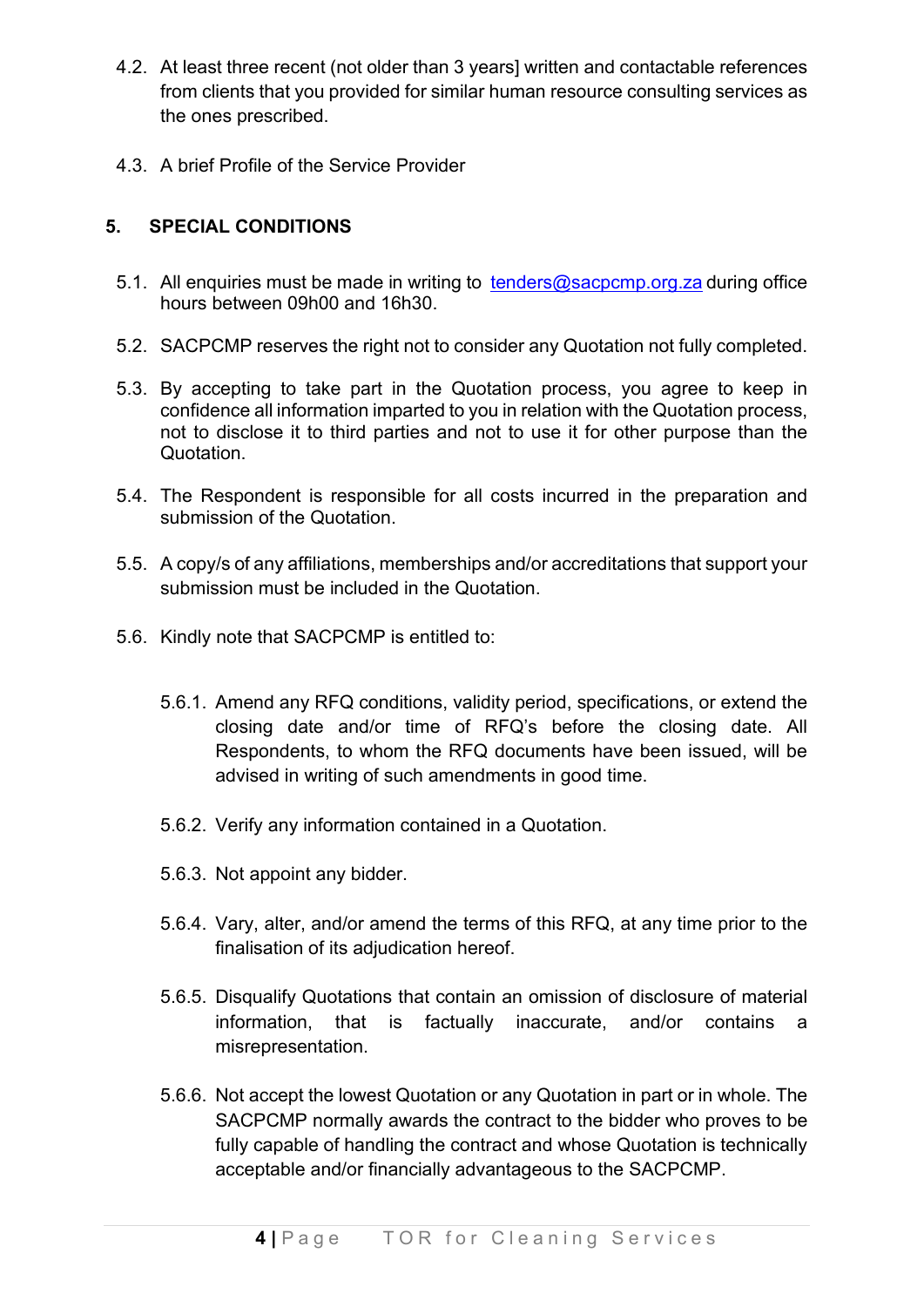- 5.6.7. Appointment as a successful contractor shall be subject to the parties agreeing to mutually acceptable contractual terms and conditions. In the event of the parties failing to reach such agreement within 30 (thirty) days from the appointment date, the SACPCMP shall be entitled to appoint the contractor who was rated 2nd (second), and so on.
- 5.6.8. Cancel or withdraw from this RFQ as a whole or in part without furnishing reasons and without attracting any liability.
- 5.6.9. This Quotation and its acceptance shall be subject to the terms and conditions contained in this RFQ document.

## **6. QUOTATION**

6.1.Email Quotations should be submitted by 16h00 on **28 February 2022** the following email addresses: [tenders@sacpcmp.org.za](mailto:tenders@sacpcmp.org.za)

## **7. BID EVALUATION:**

## 7.1.**Evaluation**

Evaluation phase will be evaluated as follows:

| <b>Evaluation criteria</b> | <b>Points</b> |
|----------------------------|---------------|
| Price                      | 80%           |
| <b>RRRFF</b>               | 20%           |
| <b>Maximum Points</b>      | 100%          |

### **8. Quotation Price**

These requirements are only minimum requirements. It is required that Service provider familiarise himself/herself with the details of the services/ supplies to be able for him/her to quote accordingly. The quoted price must be in South African Rands and be inclusive of 15% Vat, if VAT registered vendor.

## 8.1.**Pricing Schedule**

| <b>PROJECT STRUCTURE</b> (please include delivery costs, if any) |                         |              |                |  |  |
|------------------------------------------------------------------|-------------------------|--------------|----------------|--|--|
| <b>ITEM</b>                                                      | <b>ITEM DESCRIPTION</b> | <b>UNIT</b>  | <b>PRICING</b> |  |  |
| <b>NO</b>                                                        |                         | <b>PRICE</b> |                |  |  |
|                                                                  |                         |              |                |  |  |
|                                                                  |                         |              |                |  |  |
|                                                                  |                         |              |                |  |  |
|                                                                  |                         |              |                |  |  |
|                                                                  |                         |              |                |  |  |
|                                                                  |                         |              |                |  |  |
|                                                                  |                         |              |                |  |  |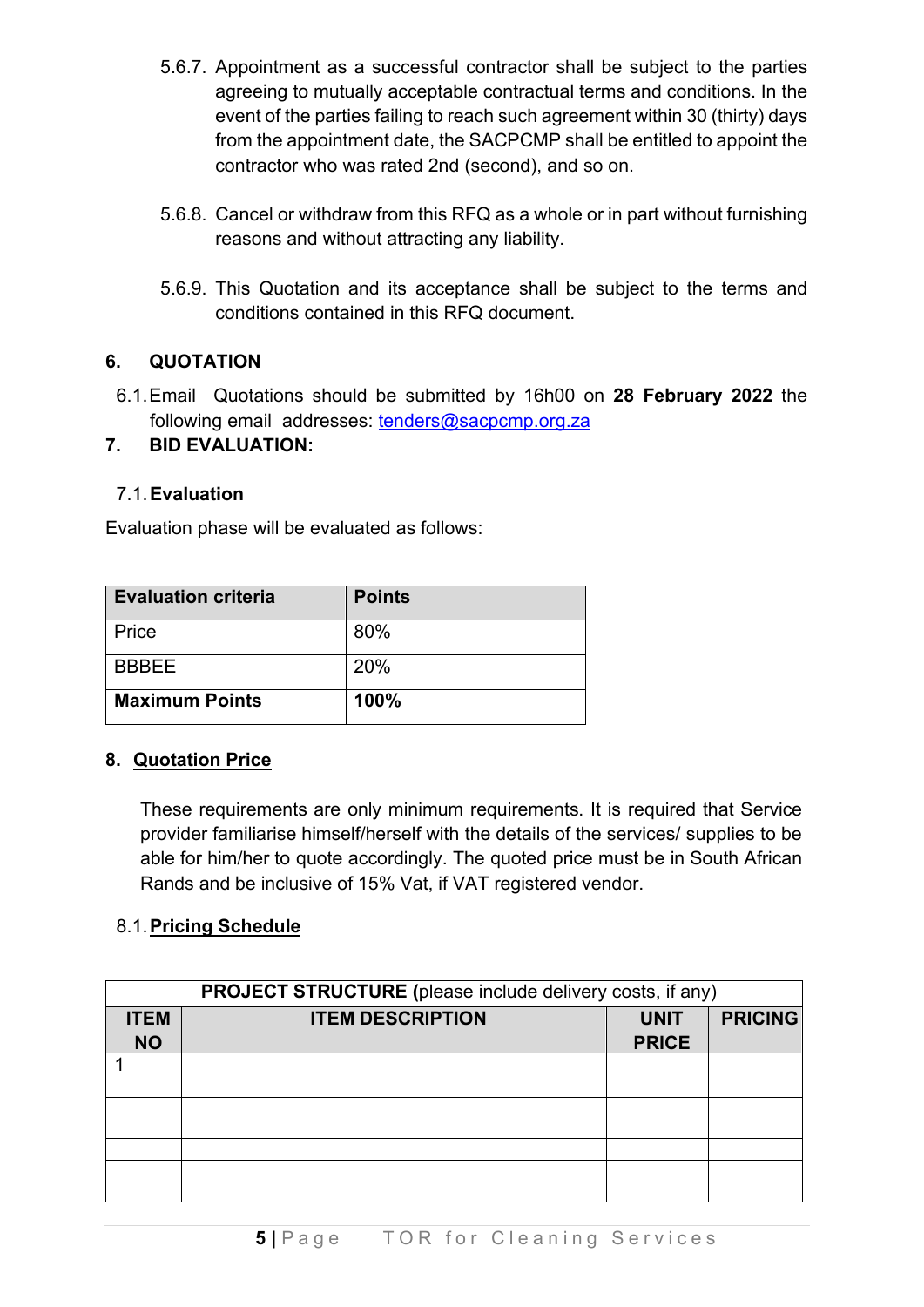## **NB: Validity period for this RFQ should be at least 3 Months from the date of submission.**

### **9. Period of Contract**

The contract is short term contract. Work will only commence upon the signing of the contract which will be followed with various purchase order/s for specific items as may be needed.

#### **10.General Conditions of Contract**

General Conditions of Contract (GCC) as per National Treasury will apply. Service providers must familiarise themselves with these conditions as they will be applicable throughout the duration of the contract period.

#### **11.Evaluation Criteria**

Quotations received will be evaluated according to the prescriptions of the Preferential Procurement Policy Framework Act no 5 of 2000, the Procurement Regulations of 2017 pertaining to the Act and SACPCMP Procurement Policy determined within the framework of the Act. The 80/20 preference point system will apply. For you to go the next phase of evaluation points of 80% must have been achieved.

#### **12.Contract Management**

The Service Provider will be required to sign a Standard Contract based for the duration and value of services.

 $\frac{1}{\sqrt{2}}$  ,  $\frac{1}{\sqrt{2}}$  ,  $\frac{1}{\sqrt{2}}$  ,  $\frac{1}{\sqrt{2}}$  ,  $\frac{1}{\sqrt{2}}$  ,  $\frac{1}{\sqrt{2}}$  ,  $\frac{1}{\sqrt{2}}$  ,  $\frac{1}{\sqrt{2}}$  ,  $\frac{1}{\sqrt{2}}$  ,  $\frac{1}{\sqrt{2}}$  ,  $\frac{1}{\sqrt{2}}$  ,  $\frac{1}{\sqrt{2}}$  ,  $\frac{1}{\sqrt{2}}$  ,  $\frac{1}{\sqrt{2}}$  ,  $\frac{1}{\sqrt{2}}$ 

 **Authorised Bidder's Signature Date**

### **PLEASE NOTE**

- 1. Any quotation submitted after the closing date and time shall **NOT** be considered.
- 2. Ensure that your Quotation/ quotation clearly covers **ALL** the above aspects of the RFQ.
- 3. **DO NOT** include insurance to your quote as SACPCMP provides its own insurance.
- 4. **ALL QUOTATIONS and ENQUIRIES** are to be addressed to the respective person stipulated on the Request for Quotation **in Supply Chain Management Department**.
- 5. The SACPCMP reserves the right to cancel the procurement process at any time without notice, and not issue the order.
- 6. Conditional quotations will be subject to SACPCMP acceptance and approval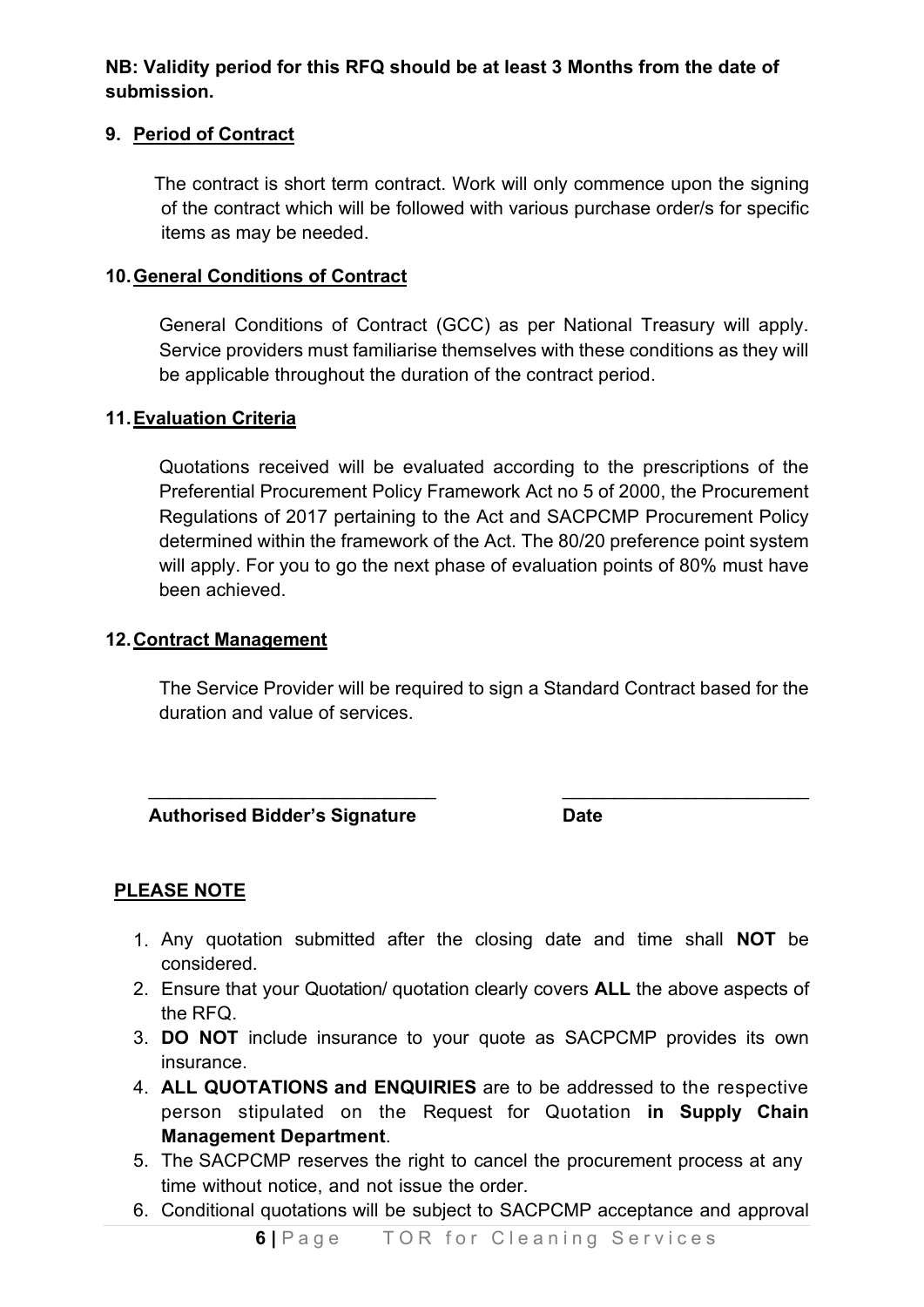processes.

- 7. It is no longer compulsory for bidders to submit SBD 4, 8 & 9 together with this RFQ on the stipulated closing date.
- 8. The SACPCMP shall request the preferred bidder / service provider to complete and submit SBD 4, 8 & 9 before any awards are finalised. The SBD form shall be valid for a period of twelve (12) months from the date submitted. The onus will rest with the service provider who has been awarded the services to inform SACPCMP of any changes to the information provided on such SBD forms. Failure to do so will result in misrepresentation of facts/ information and may results in SACPCMP terminating the service or contract.
- 9. Payment terms: compliant invoices will be processed within 30 days after receipt.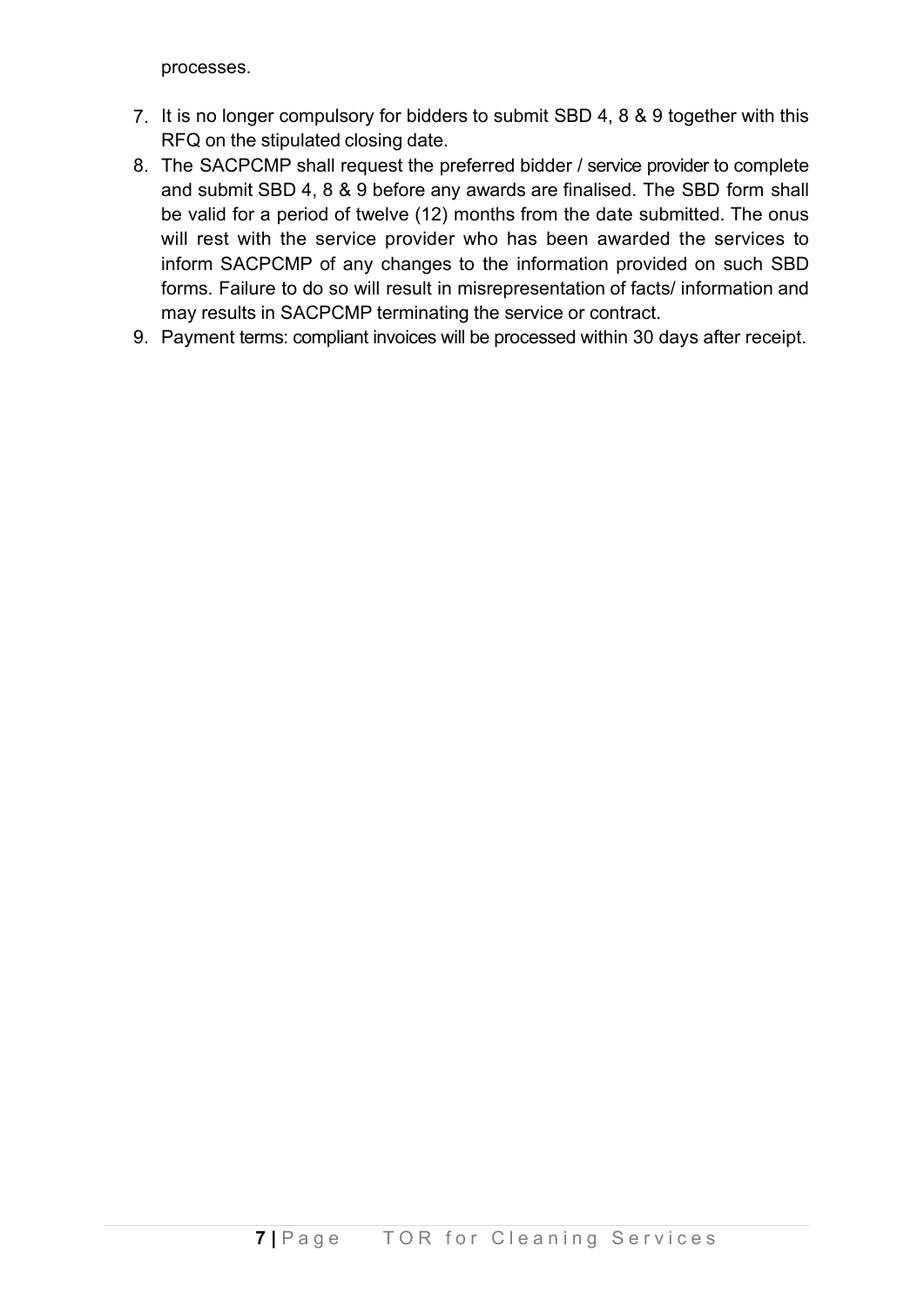## **FOR OFFICE USE ONLY**

| <b>RECEIVED BY:</b> |                      |
|---------------------|----------------------|
|                     |                      |
|                     | <b>COMPANY STAMP</b> |
|                     |                      |
|                     |                      |

#### **SBD 6.1**

### **PREFERENCE POINTS CLAIM FORM IN TERMS OF THE PREFERENTIAL PROCUREMENT REGULATIONS 2017**

This preference form must form part of all bids/ Quotations submitted. It contains general information and serves as a claim form for preference points for Broad-Based Black Economic Empowerment (B-BBEE) Status Level of Contribution.

## **NB: BEFORE COMPLETING THIS FORM , BIDDERS/ POTENTIAL SERVICE PROVIDERS MUST STUDY THE GENERAL CONDITIONS, DEFINITIONS AND DIRECTIVES APPLICABLE IN RESPECT OF B-BBEE, AS PRESCRIBED IN THE PREFERENTIAL PROCUREMENT REGULATIONS, 2017.**

#### **1. GENERAL CONDITIONS**

- 1.1 The following preference point systems are applicable to all bids/ Quotations:
	- the 80/20 system for requirements with a Rand value of above R30,000 and up to R50 000 000 (all applicable taxes included); and
	- the 90/10 system for requirements with a Rand value above R50 000 000 (all applicable taxes included).
- 1.2 The value of this bid cannot exceed an estimated amount of R50 000 000 (including all applicable taxes) and therefore the 80/20 preferential procurement point system shall be applicable.
- 1.3 Preference points for this bid shall be awarded for: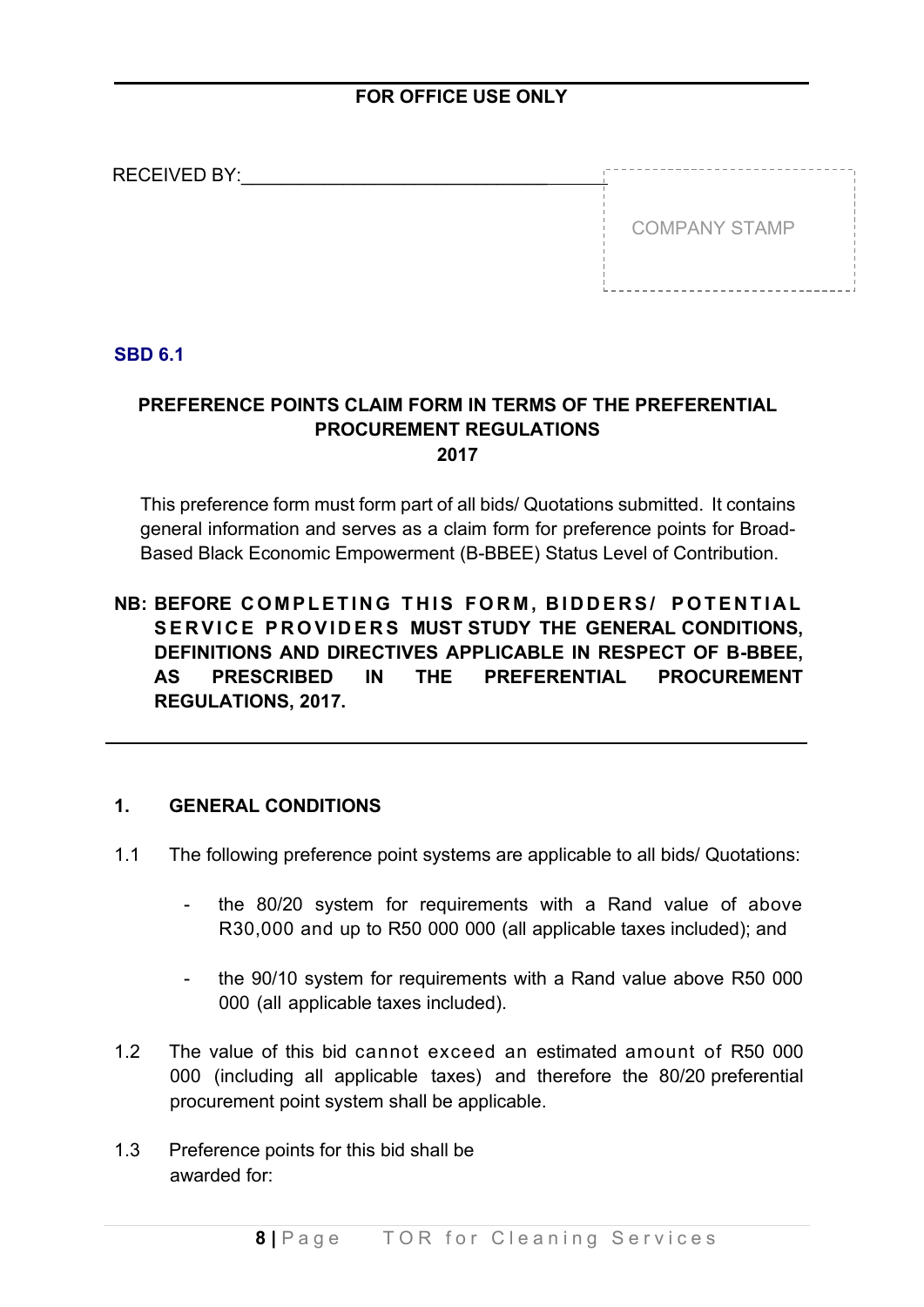- (a) Price; and
- (b) B-BBEE Status Level of Contribution.
- 1.4 The maximum points for this bid/ Quotation are allocated as follows:

|                                                      | <b>POINTS</b> |
|------------------------------------------------------|---------------|
| <b>PRICE</b>                                         | 80            |
| <b>B-BBEE STATUS LEVEL OF</b><br><b>CONTRIBUTION</b> | <b>20</b>     |
| Total points for Price and B-BBEE must not<br>exceed | 100           |

- 1.6 Failure on the part of a bidder/ service provider to submit proof of B-BBEE Status level of contribution together with the bid, will be interpreted that preference points for B-BBEE status level of contribution are not claimed.
- 1.6 The purchaser reserves the right to require of a bidder, either before a bid is adjudicated or at any time subsequently, to substantiate any claim deemed fit in any manner required by the purchaser.

## **2. DEFINITIONS**

- (a) **"B-BBEE"** means Broad-Based Black Economic Empowerment as defined in section 1 of the Broad-Based Black Economic Empowerment Act;
- (b) "**B-BBEE status level of contributor"** means the B-BBEE status of an entity in terms of a code of good practice on black economic empowerment, issued in terms of section 9(1) of the Broad- Based Black Economic Empowerment Act;
- (c) **"bid"** means a written offer in a prescribed or stipulated form in response to an invitation by an organ of state for the provision of goods or services, through price quotations, advertised competitive bidding processes or Quotations;
- (d) **"Broad-Based Black Economic Empowerment Act"** means the Broad-Based Black Economic Empowerment Act, 2003 (Act No. 53 of 2003);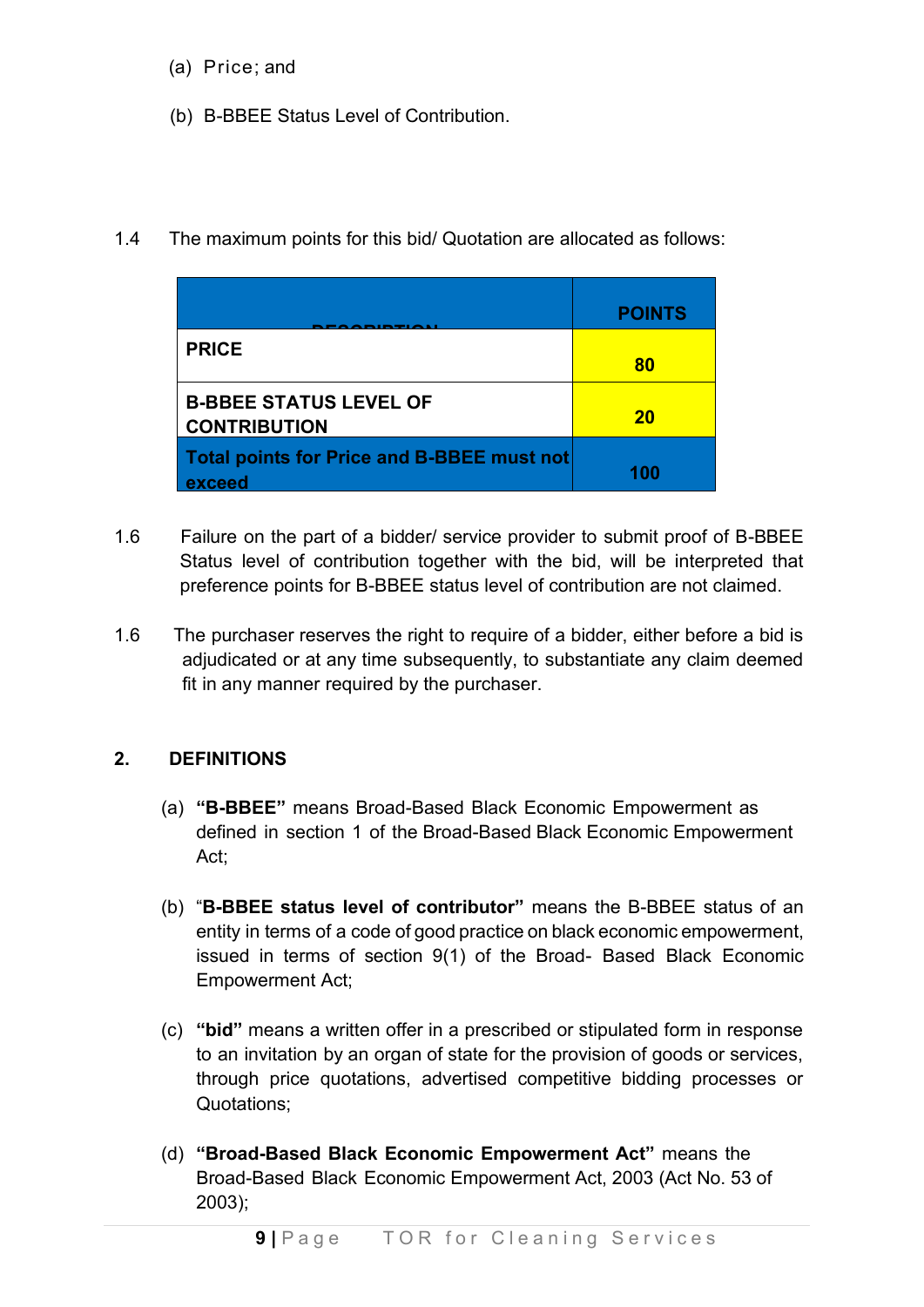- (e) **"EME"** means an Exempted Micro Enterprise in terms of a code of good practice on black economic empowerment issued in terms of section 9 (1) of the Broad-Based Black Economic Empowerment Act;
- (f) **"functionality"** means the ability of a tenderer to provide goods or services in accordance with specifications as set out in the tender documents.
- (g) **"prices"** includes all applicable taxes less all unconditional discounts;
- (h) **"proof of B- BBEE status level of contributor"** means:
	- 1) B-BBEE Status level certificate issued by an authorized body or person;
	- 2) A sworn affidavit as prescribed by the B-BBEE Codes of Good Practice;
	- 3) Any other requirement prescribed in terms of the B-BBEE Act;
- (i) **"QSE"** means a qualifying small business enterprise in terms of a code of good practice on black economic empowerment issued in terms of section 9 (1) of the Broad-Based Black Economic Empowerment Act;
- (j) **"rand value"** means the total estimated value of a contract in Rand, calculated at the time of bid invitation, and includes all applicable taxes;

### **3. POINTS AWARDED FOR PRICE**

#### **3.1 THE 80/20 OR 90/10 PREFERENCE POINT SYSTEMS**

A maximum of 80 or 90 points is allocated for price on the following basis:

| 80/20                                              | or | 90/10                                            |
|----------------------------------------------------|----|--------------------------------------------------|
| $\Box$ Pt $\Box$ Pmin $\Box$                       |    | $Ps \Box 90^{\Box}1 \Box$ Pt $\Box$ P min $\Box$ |
| Ps □ 80□1 __________□□<br>$P$ min $\Box$<br>$\Box$ | or | $\Box$ $P$ min $\Box$                            |

Where-

| Ps | $\vert$ = $\vert$ Points scored for price of bid under |  |
|----|--------------------------------------------------------|--|
| P  | $=$   Price of bid under consideration                 |  |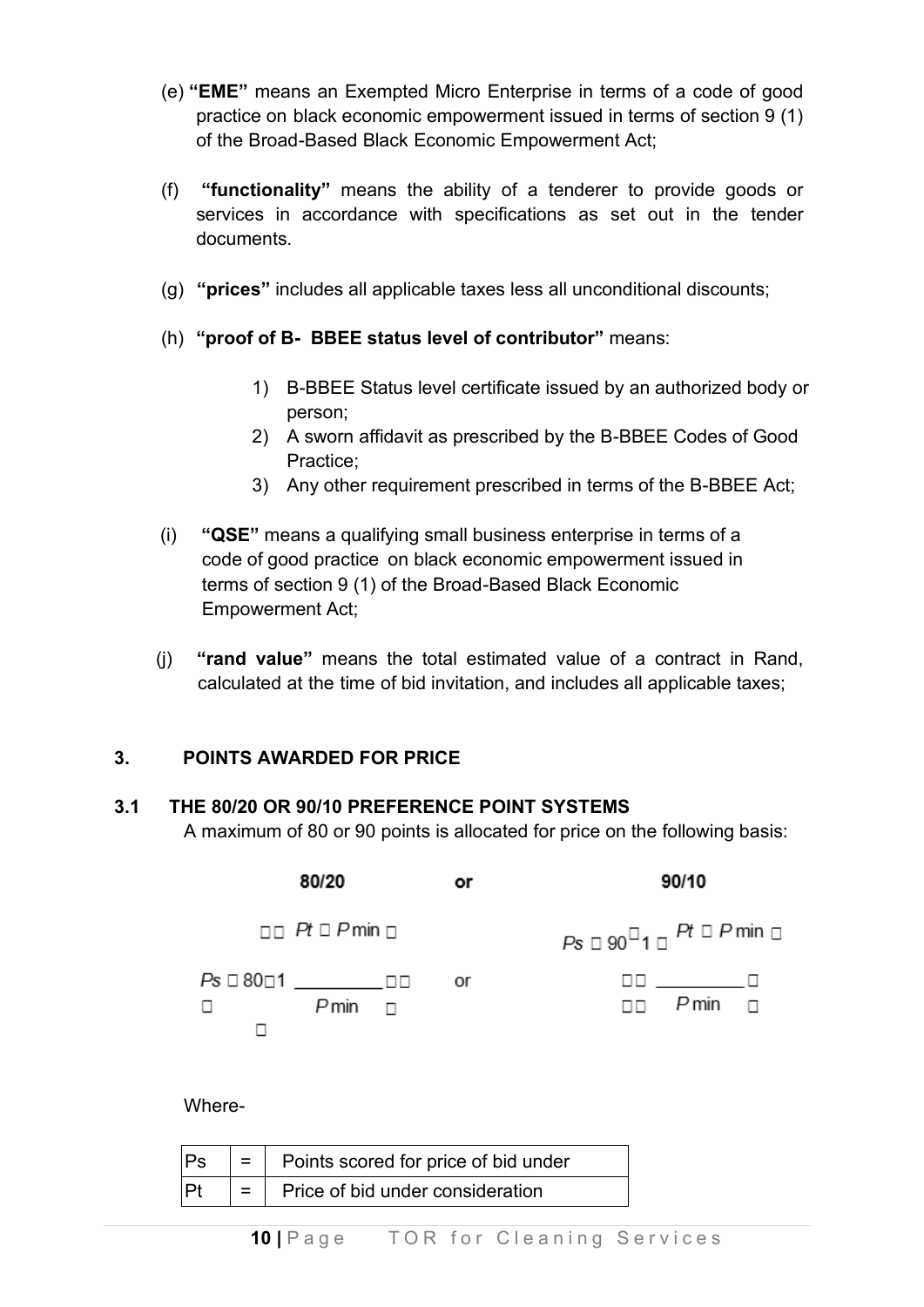### **4. POINTS AWARDED FOR B-BBEE STATUS LEVEL OF CONTRIBUTOR**

4.1 In terms of Regulation 6 (2) and 7 (2) of the Preferential Procurement Regulations, preference points must be awarded to a bidder for attaining the B-BBEE status level of contribution in accordance with the table below:

| <b>B-BBEE Status Level of</b><br><b>Contributor</b> | <b>Number of points</b><br>(90/10 system) | <b>Number of points</b><br>(80/20 system) |
|-----------------------------------------------------|-------------------------------------------|-------------------------------------------|
| 1                                                   | 10                                        | 20                                        |
| $\overline{2}$                                      | 9                                         | 18                                        |
| 3                                                   | 6                                         | 14                                        |
| $\overline{4}$                                      | 5                                         | 12                                        |
| 5                                                   | $\overline{4}$                            | 8                                         |
| 6                                                   | 3                                         | 6                                         |
| $\overline{7}$                                      | $\overline{2}$                            | $\overline{4}$                            |
| 8                                                   | 1                                         | $\overline{2}$                            |
| Non-compliant contributor                           | $\Omega$                                  | $\overline{0}$                            |

### **5. BID DECLARATION**

5.1 Bidders who claim points in respect of B-BBEE Status Level of Contribution must complete the following:

## **6. B-BBEE STATUS LEVEL OF CONTRIBUTOR CLAIMED IN TERMS OF PARAGRAPHS 1.4 AND 4.1**

6.1 B-BBEE Status Level of Contributor: ……….………(maximum of 10 or 20 points)

> (Points claimed in respect of paragraph 7.1 must be in accordance with the table reflected in paragraph 4.1 and must be substantiated by relevant proof of B-BBEE status level of contributor.

### **7. SUB-CONTRACTING**

7.1 Will any portion of the contract be sub-contracted? (*Tick applicable box*)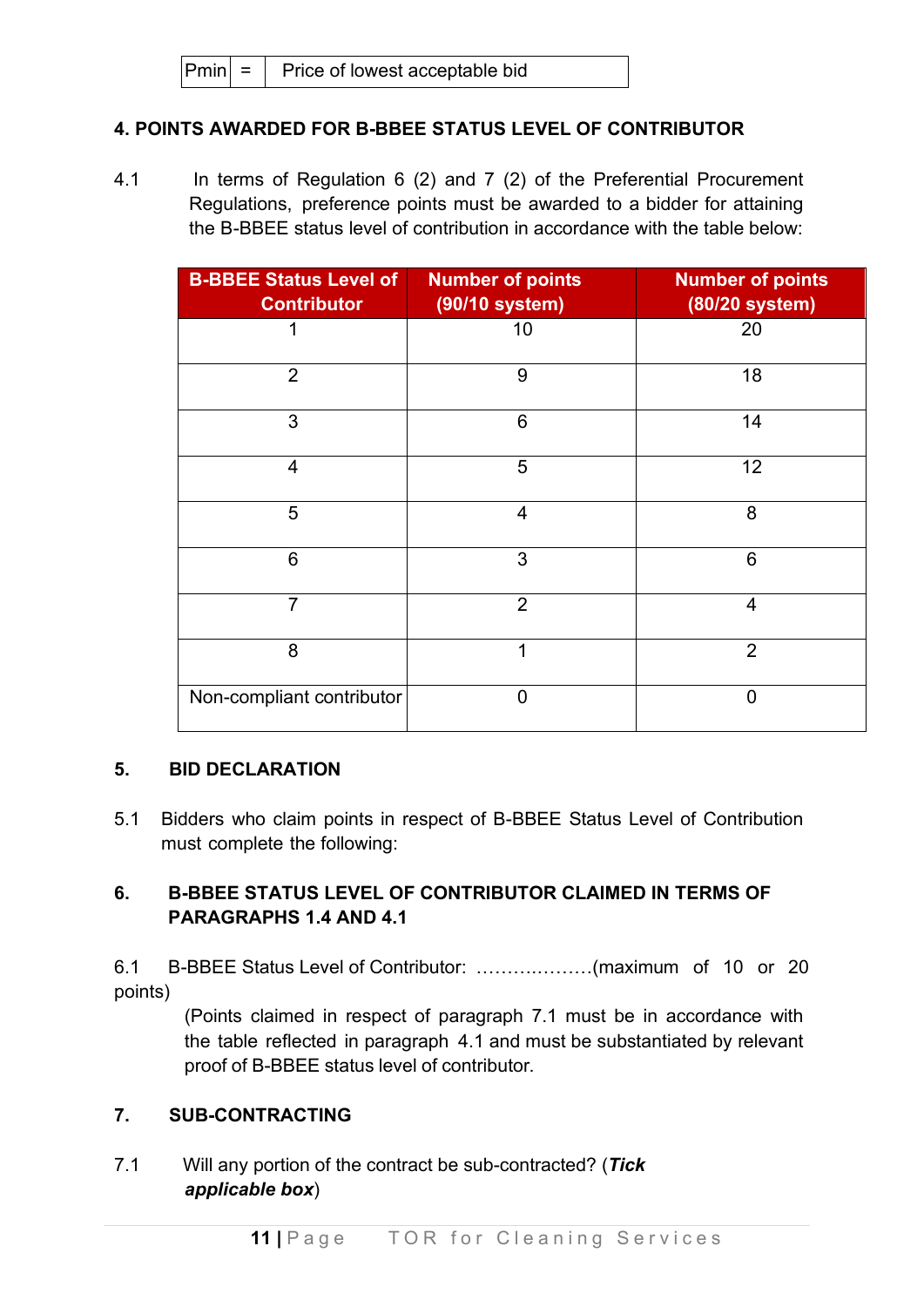7.1.1. If yes, please indicate:

|                     | i) What percentage of<br>subcontracted%                                                     |                  |            |                                                                                                                                                                 | contract<br>the |           | will                        | be   |                 |
|---------------------|---------------------------------------------------------------------------------------------|------------------|------------|-----------------------------------------------------------------------------------------------------------------------------------------------------------------|-----------------|-----------|-----------------------------|------|-----------------|
|                     | ii)                                                                                         |                  | <b>The</b> | name                                                                                                                                                            | of              |           | the                         | sub- |                 |
|                     | iii)<br>iv) Whether the sub-contractor is an EME or QSE (Tick applicable box)<br>I YE<br>V) | The<br><b>NO</b> |            | B-BBEE status level<br>Specify, by ticking the appropriate box, if subcontracting with an<br>enterprise in terms of Preferential Procurement Regulations, 2017: |                 | <b>of</b> | the                         | sub- |                 |
|                     | Designated Group: An EME or QSE which is at last 51%<br>owned by:                           |                  |            |                                                                                                                                                                 |                 |           | <b>EM</b><br>Е<br>$\sqrt{}$ |      | <b>QSE</b><br>V |
| <b>Black people</b> |                                                                                             |                  |            |                                                                                                                                                                 |                 |           |                             |      |                 |
|                     | Black people who are youth                                                                  |                  |            |                                                                                                                                                                 |                 |           |                             |      |                 |
|                     | Black people who are women                                                                  |                  |            |                                                                                                                                                                 |                 |           |                             |      |                 |
|                     | <b>Black people with disabilities</b>                                                       |                  |            |                                                                                                                                                                 |                 |           |                             |      |                 |
|                     | Black people living in rural or underdeveloped areas or townships                           |                  |            |                                                                                                                                                                 |                 |           |                             |      |                 |
|                     | Cooperative owned by black people                                                           |                  |            |                                                                                                                                                                 |                 |           |                             |      |                 |
|                     | Black people who are military veterans                                                      |                  |            |                                                                                                                                                                 |                 |           |                             |      |                 |
|                     |                                                                                             |                  |            | <b>OR</b>                                                                                                                                                       |                 |           |                             |      |                 |
| Any EME             |                                                                                             |                  |            |                                                                                                                                                                 |                 |           |                             |      |                 |
| Any QSE             |                                                                                             |                  |            |                                                                                                                                                                 |                 |           |                             |      |                 |

## 8. **DECLARATION WITH REGARD TO COMPANY/FIRM**

| 8.1 Name of company name                        |
|-------------------------------------------------|
| 8.2 VAT registration                            |
|                                                 |
| 8.3 Company registration                        |
|                                                 |
| 8.4 TYPE OF COMPANY/ FIRM [TICK APPLICABLE BOX] |
|                                                 |

- D Partnership/Joint Venture / Consortium
- □ One-person business/sole propriety
- □ Close corporation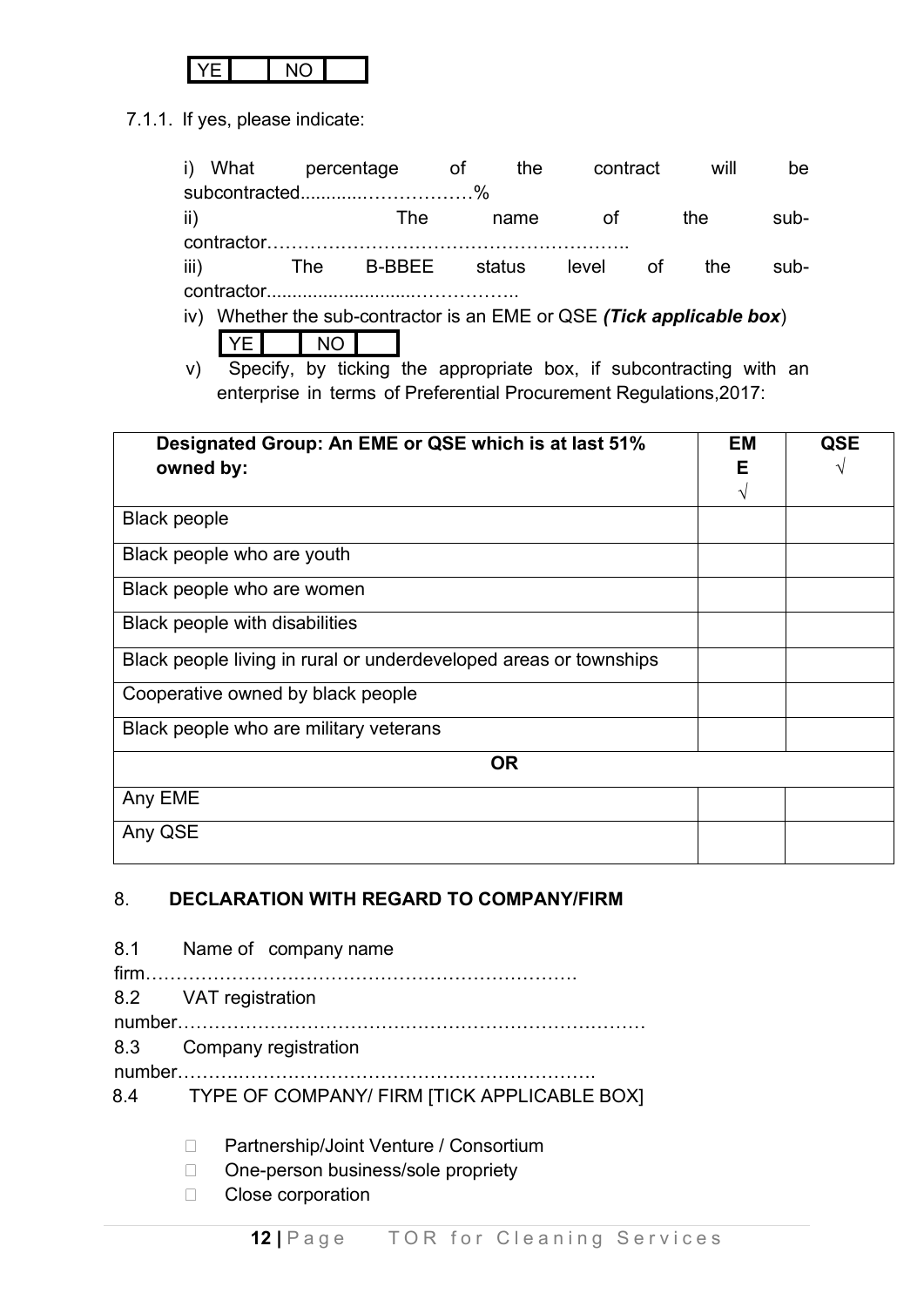□ Company

□ (Pty) Limited

## 8.5 DESCRIBE PRINCIPAL BUSINESS ACTIVITIES

……………………………………………………………………………………… ……… ……………………………………………………………………………………… ………

## 8.6 COMPANY CLASSIFICATION [TICK APPLICABLE BOX]

- Manufacturer
- □ Supplier
- □ Professional service provider
- $\Box$  Other service providers, e.g. transporter,
- etc.

8.7 Total number of years the company/firm has been in business………………………

- 8.8 I/we, the undersigned, who is / are duly authorised to do so on behalf of the company/firm, certify that the points claimed, based on the B-BBE status level of contributor indicated in paragraphs 1.4 and 6.1 of the foregoing certificate, qualifies the company/ firm for the preference(s) shown and I / we acknowledge that:
	- i) The information furnished is true and correct;
	- ii) The preference points claimed are in accordance with the General Conditions as indicated in paragraph 1 of this form;
	- iii) In the event of a contract being awarded as a result of points claimed as shown in paragraphs 1.4 and 6.1, the contractor may be required to furnish documentary proof to the satisfaction of the purchaser that the claims are correct;
	- iv) If the B-BBEE status level of contributor has been claimed or obtained on a fraudulent basis or any of the conditions of contract have not been fulfilled, the purchaser may, in addition to any other remedy it may have –
		- (a) disqualify the person from the bidding process;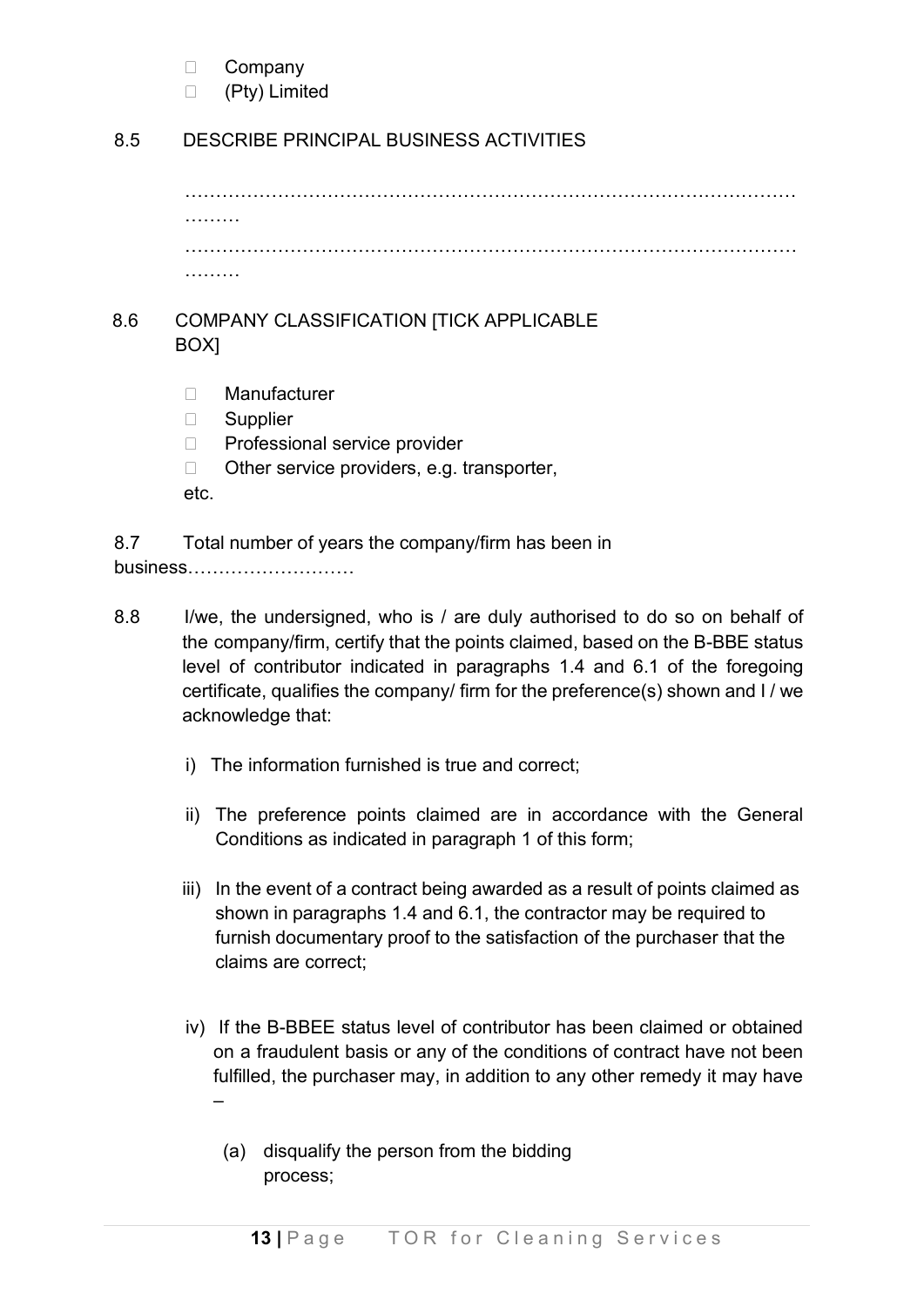- (b) recover costs, losses or damages it has incurred or suffered as a result of that person's conduct;
	- (c) cancel the contract and claim any damages which it has suffered as a result of having to make less favourable arrangements due to such cancellation;
- (d) recommend that the bidder or contractor, its shareholders and directors, or only the shareholders and directors who acted on a fraudulent basis, be restricted by the National Treasury from obtaining business from any organ of state for a period not exceeding 10 years, after the *audi alteram partem* (hear the other side) rule has been applied; and
- (e) forward the matter for criminal prosecution.

| <b>WITNESSES</b> | SIGNATURE(S) OF BIDDERS(S) |
|------------------|----------------------------|
|                  | DATE:                      |
| ◠                | ADDRESS:                   |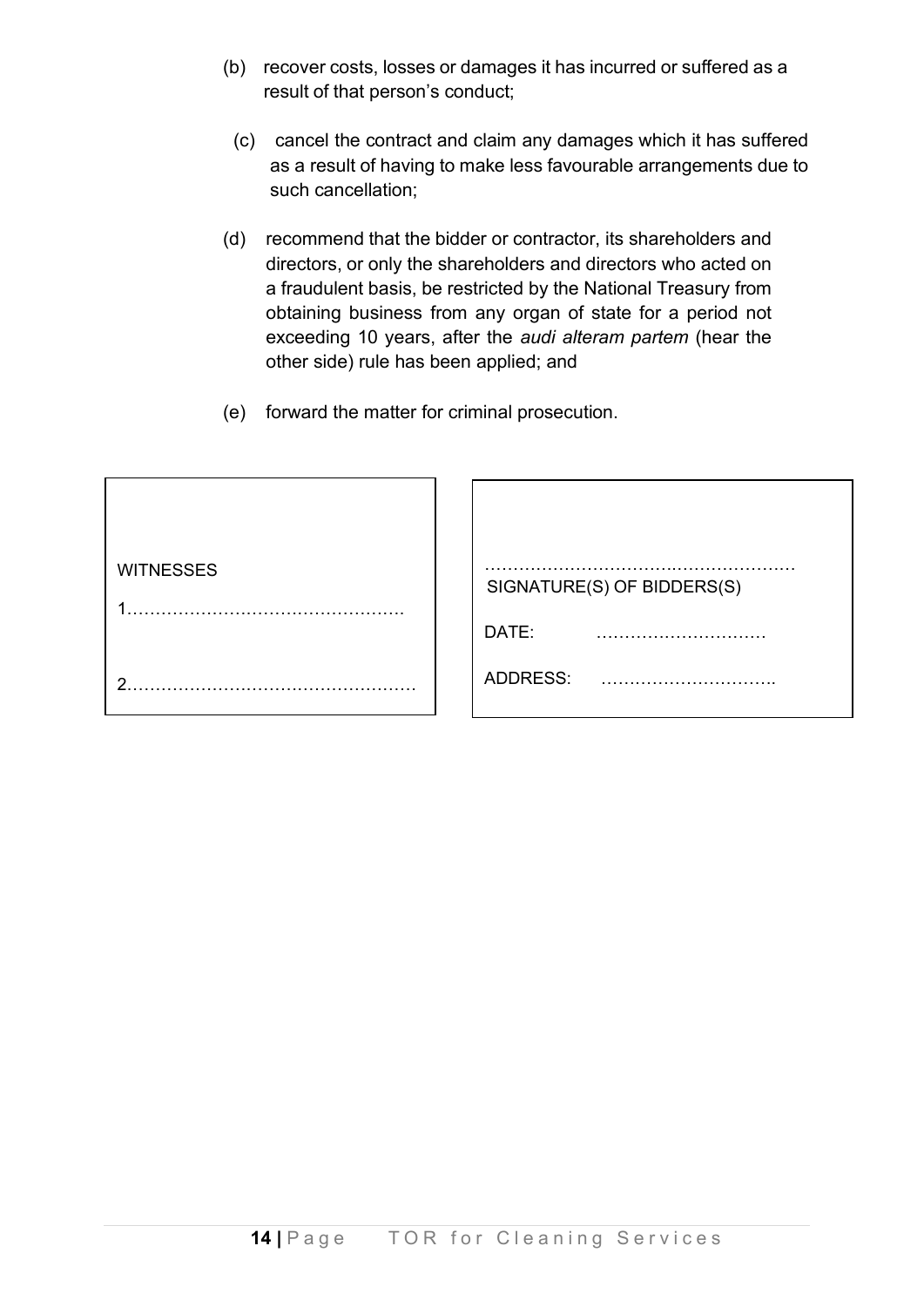**Addendum A;**

B-BBEE Level of Contribution certificate – original or certified copy.